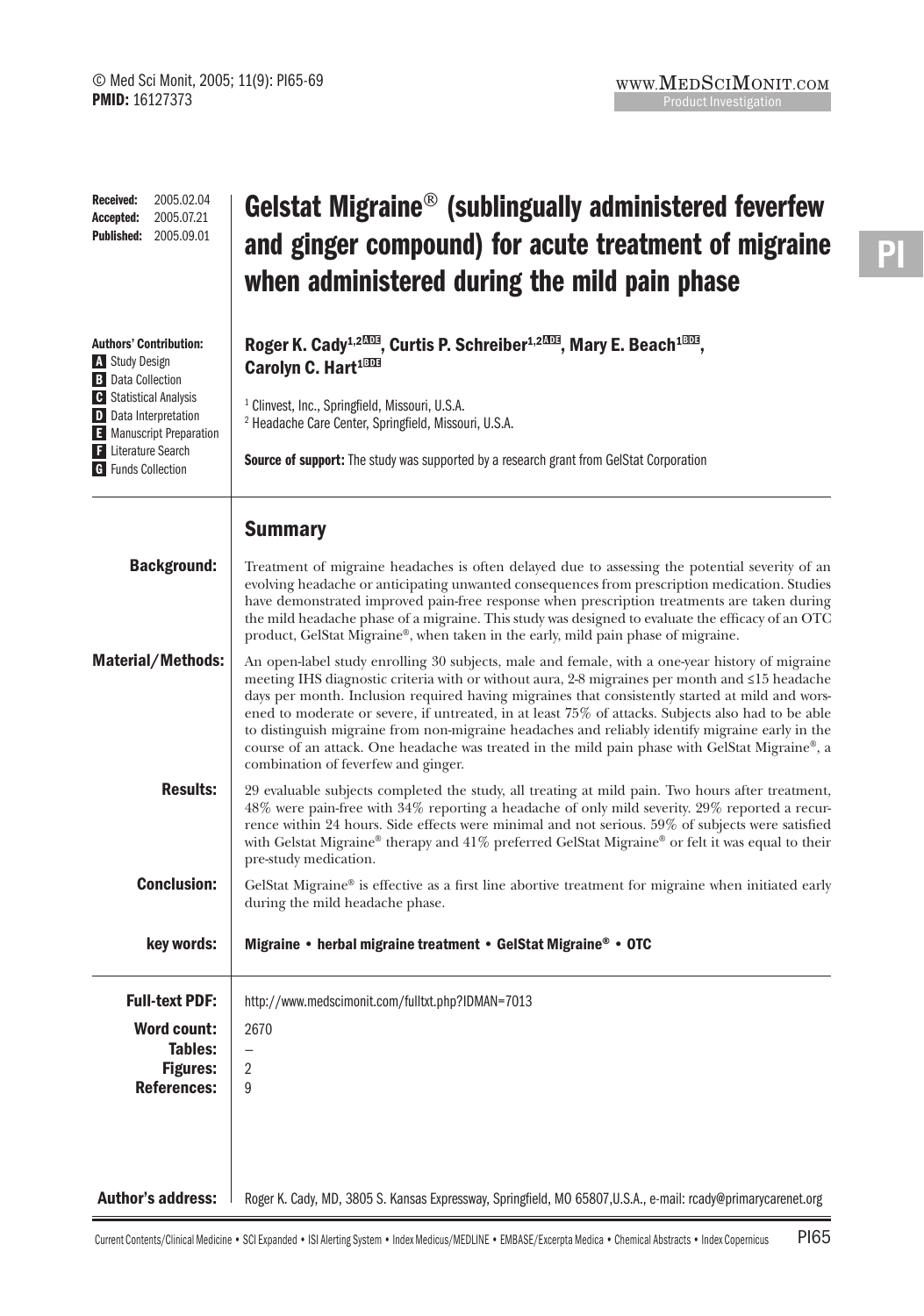## **BACKGROUND**

Migraine is a recurrent episodic disorder characterized by headache associated with other symptoms such as nausea, sensory sensitivity, muscle pain, and cognitive disruption. The functional impact of attacks can range from requiring bed rest to creating minimal interference with daily function. This variability in functional impairment can be observed in the attack patterns of different migraine sufferers as well as from attack to attack within the same sufferer. As a consequence, migraine sufferers frequently delay therapy in an effort to more adequately assess their therapeutic need [1]. Two-thirds of migraine sufferers (in a large survey of 1160 subjects) reported delaying or avoiding taking prescription medication because of concerns about adverse effects [2]. This "wait and see" approach can prolong the duration of symptoms associated with an individual attack, increase attack-related disability and diminish the efficacy of abortive pharmaceutical interventions. Recent advances in drug therapy and interventional strategies have significantly improved the treatment outcomes for acute episodes of high impact migraine. However, despite the availability of prescription medications designed specifically to treat migraine, there is a consistent preference among migraine sufferers to treat with OTC (over-the-counter) medications: 57% of migraine headache sufferers report using only OTC medications for treatment, virtually unchanged from 10 years earlier (59%) [3]. In addition, the quantities of abortive therapies available to patients with migraine are often restricted resulting in many migraine sufferers being selective in the use of prescribed migraine abortive medications. In pragmatic terms, many migraine sufferers utilize multiple medications, both OTC and prescription, selecting one form or another depending on the severity of the attack or even in combination during the same attack. Frequently, if a migraine attack builds slowly, patients may begin therapy with a more available OTC product and use their prescribed medication if their initial intervention is unsuccessful. However, relatively little research has been conducted to ascertain the success or value of utilizing an OTC product in conjunction with a prescription product used as rescue.

Several clinical investigations have been undertaken to determine the efficacy of OTC products as a first line intervention for attacks of migraine [4,5]. However, these studies have generally pre-selected subjects with histories of less severe migraine and have not necessarily addressed the efficacy of OTC products in populations of migraine sufferers most likely to be seeking medical care. In addition, these studies treated migraine attacks when the headache was moderate to severe and may not provide data indicative of newer treatment strategies. Studies of several triptan drugs have demonstrated improved pain-free efficacy when these drugs are taken during the mild headache phase in attacks that are likely to evolve into moderate to severe headaches [6–8]. This treatment paradigm has been called "early intervention" though it is more technically correct to consider early intervention as treating when the migraine pain is still mild. Multiple studies with triptan medications have demonstrated improved pain-free efficacy  $[6-8]$ . In addition, some studies suggest lower recurrence rates when triptans are utilized during the mild pain phase of a migraine attack rather than during the moderate to severe headache phase [6,9].

Recent surveys suggest that the early intervention treatment strategy, while demonstrating significantly improved efficacy with triptan medications, is not widely utilized by migraine sufferers [1]. Rationale given by patients for delaying pharmacological intervention is that they wanted to see if the headache was "really a migraine" and if an individual attack was severe enough to warrant treatment with prescription medication. This desire to avoid, whenever possible, the use of the prescription medication may relate to both the occurrence of undesired side effects and the limited number of prescription treatments available in any given time period. Paradoxically, if effective treatment is delayed, this therapeutic response to migraine treatment medication is often diminished.

Patients, however, may realize that not all attacks of migraine necessarily require high end abortive therapy and often communicate that non-prescription treatments, taken early in the evolution of a migraine attack, can be effective in terminating the attack. To date few studies have been undertaken to ascertain the efficacy of non-triptans used in the early intervention paradigm. This report is of an open-label study using GelStat Migraine®, a combination of feverfew and ginger, as initial intervention during the mild pain phase in a population of migraine sufferers with histories of moderate to severe migraine attacks. Any previous uses of the ingredients of the product under study have been conducted with much higher doses than those employed here: therefore, no correlation has been addressed.

### MATERIAL AND METHODS

This open-label study, approved by a central institutional review board, was conducted at a single headache specialty clinic. Thirty subjects, male and female, at least 18 years of age with at least a one year headache history meeting International Headache Society (IHS) diagnostic criteria for migraine without or with aura (IHS 1.1 or 1.2) were eligible for enrollment. Inclusion required 2–8 migraines per month with no more than 15 headache days per month. Subjects with a history of basilar, ophthalmoplegic or hemiplegic migraines were excluded as well as history of headaches secondary to head trauma. Subjects were required to have migraines that consistently started at mild and worsened to moderate or severe (if untreated) in at least 75% of attacks. They also had to be able to distinguish migraine from non-migraine headaches and reliably identify migraine early in the course of an attack.

All concomitant medications could be continued if the dosage of the medication was stable and did not change during the study period. Exclusion criteria in the study included current use of feverfew as migraine prophylaxis, hypersensitivity or allergy to any of the ingredients in the study medication or a recent history of alcohol or drug abuse. Any subjects with a history or evidence of intrinsic coagulation defects, bleeding diseases or current use of anticoagulant therapy were also excluded. Women who were pregnant, breastfeeding or at risk of pregnancy were not allowed to participate and females of childbearing potential were required to use a reliable method of birth control during the study period.

Informed consent was signed by all subjects before screening that included a complete history and physical exami-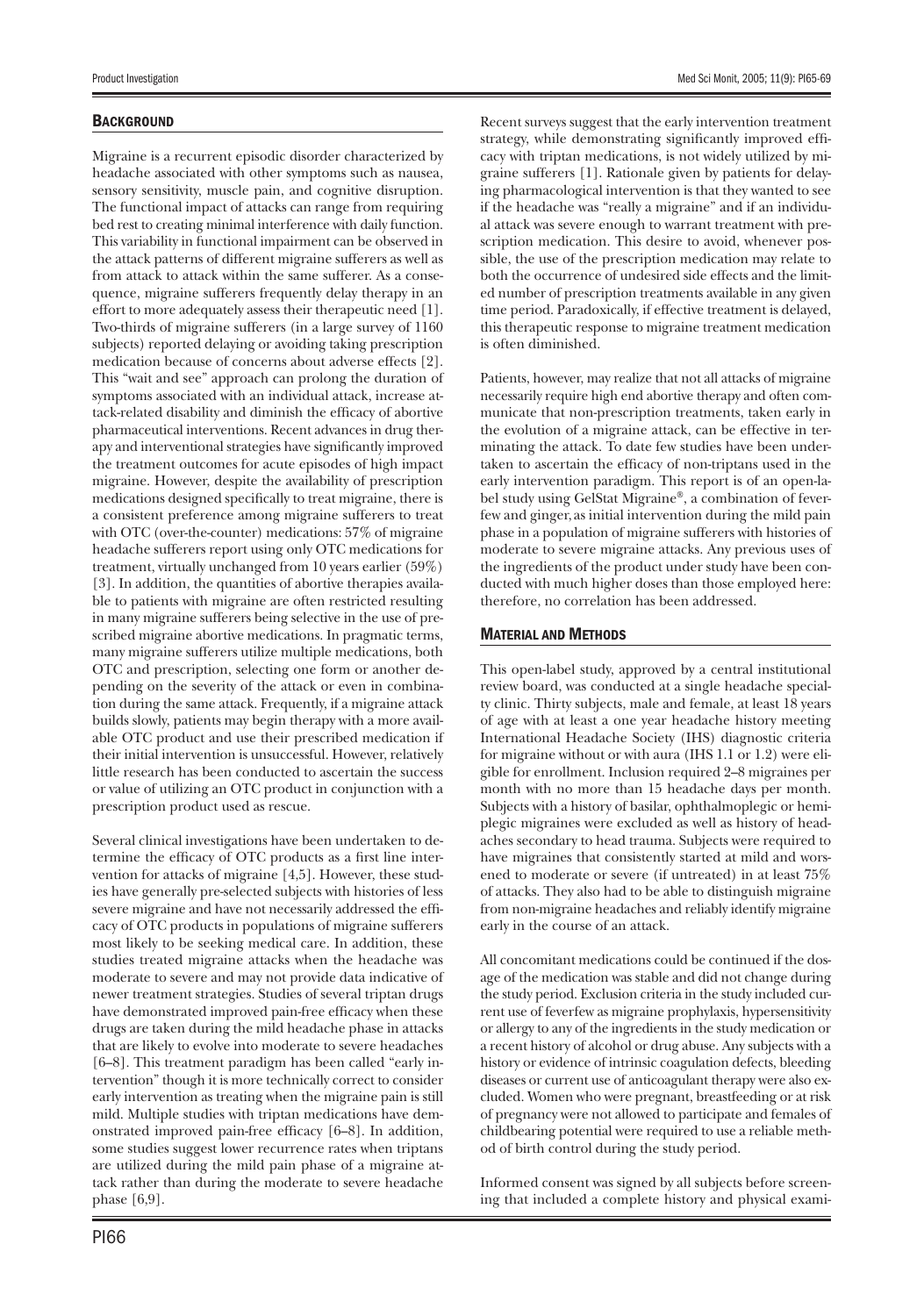

**Figure 1.** Pain response at 2 hours following treatment with GelStat Migraine<sup>®</sup>.

nation. Completion of a Satisfaction with Medication questionnaire documented subjects' opinion of their current headache therapies. Subjects were instructed to treat one headache at onset, when the pain severity was mild, with GelStat Migraine®, a combination of feverfew and ginger, prepared in a single-use, disposable plastic applicator. The initial treatment consisted of two 2 ml doses of medication, each dose administered sublingually 5 minutes apart, each held for 60 seconds before swallowing. A second treatment (2 additional doses administered in the same manner) could be used between 60 minutes and 24 hours for persistent or recurrent migraine pain. Subjects were allowed to take their usual migraine therapy 2 hours after the initial dose of study medication if additional rescue medication was needed. Time of onset of headache, characteristics, associated symptoms, time of treatment, time of meaningful relief and response to treatment at 30, 60, 90, 120 minutes and 24 hours was recorded in a paper diary. Recurrence of migraine pain, severity and use of a second treatment of study medication or other rescue treatment was also recorded.

Subjects returned to the clinic following treatment of one headache for discussion of their response to treatment, diary review and evaluation of any reported adverse events. The Satisfaction with Medication questionnaire (completed at screening and exit visits) was "how effective was the medication in relieving your migraine pain and other migraine symptoms?" The choice of answers consisted of "very satisfied, satisfied, neutral, dissatisfied and very dissatisfied." The Treatment Preference questionnaire completed at the end of the study allowed the subjects to select either a preference of "medication used to treat migraine before study, medication used during the study (GelStat Migraine®) or no preference."

The data collected: Pain severity and associated symptoms pre-treatment and at 30, 60, 90, 120 minutes and 24 hours after study drug, doses of study drug, rescue medications, adverse effects, pre-study medication, and response to Satisfaction and Preference questionnaires. Results were calculated from data entered on an Excel spreadsheet. Responses were tallied and percentages determined.

## **RESULTS**

Thirty subjects, 24 females and 6 males, were enrolled in the study. Thirty completed the study; however, one male was excluded from the data analysis due to treatment of a



**Figure 2.** Symptom eesponse at 2 hours.

severe headache that resulted in a protocol violation. The age range of the 29 subjects was 21 to 65 with an average age of 42. At baseline, twenty-two subjects fulfilled IHS diagnostic criteria for migraine without aura (IHS 1.1) and 7 met criteria for migraine with aura (IHS 1.2).

All 29 subjects treated a migraine in the mild headache phase with GelStat Migraine®  $17/29$  (59%) reported additional associated symptoms (nausea, light or sound sensitivity) at the time of initiating treatment. The length of time between onset of pain and dosing with study medication varied from treatment at onset to11 hours following onset with a median dosing time of 20 minutes after onset of pain. Reasons for delaying treatment included "wanted to make sure it was a migraine" or "hoped it would go away" and a lengthy auralike symptom without significant pain.

21/29 (72%) subjects took a second treatment of medication (two 2ml doses) after one hour, 2/21 were pain-free but still took the additional dose because they were experiencing associated symptoms. 13/29 (45%) subjects took additional rescue medication within the 24 hour period.

Two hours after initial treatment, 14/29 (48%) subjects were pain-free and 10/29 (34%) reported mild headache severity. 5/29 (17%) reported the headache had progressed to moderate severity (Figure 1). 8/29 (28%) subjects experienced associated symptoms (nausea, light and sound sensitivity) at 2 hours following initial treatment. At 2 hours, 13/18 (72%) subjects experiencing unilateral pain at Baseline were symptom-free, 6/11 (55%) subjects experiencing sound sensitivity at Baseline were symptom-free, 8/15 (53%) subjects experiencing light sensitivity at Baseline were symptom-free, 4/8 (50%) subjects experiencing nausea at Baseline were symptom-free, 5/11 (45%) subjects experiencing headache worsened by activity were symptom-free, and 4/10 (40%) subjects experiencing a pulsating quality at Baseline were symptom-free (Figure 2).

Of 14 subjects pain-free at 2 hours, 4/14 (29%) had return of headache during the 24 hours following initial treatment (2/4 reported recurrence to moderate headache severity and 2/4 returned to mild pain.) 4 subjects experienced an increase in pain between 2 and 24 hours, 2/4 worsened to severe intensity and 2/4 worsened to moderate intensity.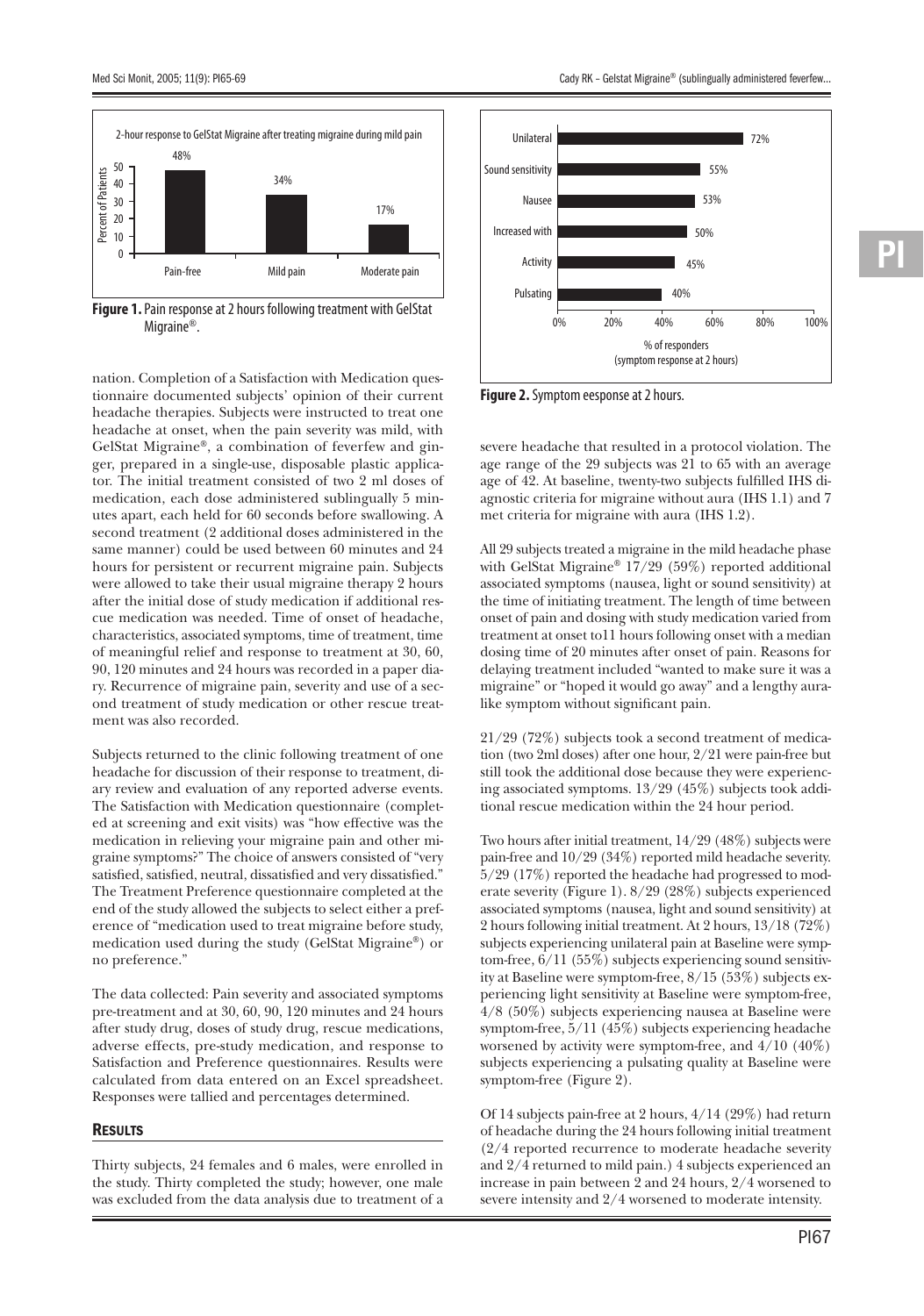Side effects were reported by 4/29 (14%) subjects and none were serious. Of the 4 patients, 3 reported unpleasant taste and one experienced a transient burning sensation under the tongue.

At screening,  $20/29$  (69%) of subjects were satisfied with their pre-study migraine medications, 8/29 (28%) were dissatisfied and  $1/29$  (3%) was neutral. Prior to entry into the study, 9/29 (31%) subjects treated only with triptans, 8/29  $(28\%)$  used triptans and OTCs,  $6/29$   $(21\%)$  treated only with OTCs and 6/29 (21%) treated with other prescription medications.

Following treatment of migraine with GelStat Migraine®,  $17/29$  (59%) subjects were satisfied with the study medication,  $11/29$  (38%) were dissatisfied, and  $1/29$  (3%) was neutral. 7 of the 8 subjects dissatisfied with their pre-study migraine treatment at screening were satisfied with treatment with GelStat Migraine®. Of 17 who were satisfied with GelStat Migraine®, 11 had previously treated migraines with triptans or a combination of triptans and OTCs. 12/29 (41%) subjects preferred GelStat Migraine® or felt it was equal to their pre-study medication. Of those who used triptans or triptans in combination with OTCs, 7/17 (41%) preferred GelStat Migraine® to their pre-study medication or had no preference.

# **DISCUSSION**

Management of individual patients with migraine can be a challenging clinical problem. For many migraine sufferers, attack patterns vary in terms of clinical symptoms and the impact of individual migraine attacks. Numerous studies have been conducted to assess the efficacy of pharmacological intervention during moderate to severe headache particularly with the triptan class of migraine medications. More recently, large studies have been conducted treating migraine attacks early in their evolution while pain is mild and have demonstrated improved 2-hour pain-free efficacy when compared to treatment initiated during moderate to severe headache. However, studies have not been conducted on non-triptan medications as initial treatment in an early intervention treatment paradigm.

Treatment needs can vary considerably for individual migraine attacks. Some attacks may resolve without treatment while others require high end abortive treatment. When migraine attacks are associated with an identifiable mild headache phase many patients wait to see if the attack will progress and become more severe. In part, this may reflect reluctance to utilize prescription therapy without being certain it is necessary and the fact that non-prescription treatments have not been integrated into a treatment plan as an effective treatment tool. Unfortunately, for whatever reason, delayed treatment of acute attacks may result in poor patient outcome.

Subjects in this study were selected for inclusion because they reported identifiable mild headache phase associated with at least 75% of their migraine attacks. They generally treated with study medication both early and while the headache was mild. 14/29 (48%) were pain-free at 2 hours and an additional 10/29 (34%) did not progress past mild headache. Only 5/29 (17%) progressed to a moderate headache and no subjects progressed to severe headache. 4/29 (14%) experi-

PI68

enced recurrence of headache with only 2 reporting moderate severity. For a selected group of patients with migraine attacks that begin with a mild pain phase and typically progress to moderate or severe pain, GelStat Migraine® was an effective first line early intervention. Further, it is important to note that the initiation of GelStat Migraine® does not delay the use of any rescue medication should they become necessary. This is critical since recent studies have demonstrated that at least for the triptan medications, treatment efficacy for early intervention is determined more by pain intensity (mild pain) than by time [1,4].

In this study only 6/29 (21%) were using OTC product to treat their migraines and 23/29 (79%) were using prescription medications with or without OTCs. Most (21/29 or 72%) were satisfied at baseline with their treatment medications. After treatment  $17/29$  (59%) were satisfied with using GelStat Migraine® as an initial intervention.

There are several limitations to the present study. It is an open-label study of only thirty subjects. The subjects' histories of headaches that typically progressed to moderate or severe were self-reported and not documented by baseline diaries. Without a placebo arm, the number of attacks that may have resolved spontaneously, or never progressed beyond mild headache, can only be surmised from other studies of early intervention with triptans. However, it is unlikely that it would approach the 83% successful (pain-free or mild at 2 hours) results of the study, especially since the recurrence rate of headache of moderate to severe intensity was only 7%. In addition, subjects in this study treated only one migraine attack so there is no data on treating multiple attacks. However, despite these limitations it would appear that GelStat Migraine® was efficacious, well tolerated, and well accepted by a majority of the subjects in this study.

# **CONCLUSIONS**

This open label study suggests that GelStat Migraine<sup>®</sup> appears to be effective as a first line abortive treatment for migraine when initiated early during the mild headache phase of the attack in subjects with migraine who experience and can identify, with regularity, the mild headache phase of their attack. Satisfaction with GelStat Migraine® was reported by 59% of subjects and was well tolerated. Further, more stringent studies of GelStat Migraine® are warranted in migraine treatment.

### REFERENCES:

- 1. Foley KA, Cady RK, Martin V et al: Treating early vs treating mild: Timing of migraine prescription medications among patients with diagnosed migraine headache. In press
- 2. Gallagher RM, Kunkel R: Migraine medication attributed important for patient compliance: concerns about side effects may delay treatment. Headache, 2003; 43: 36–43
- 3. Lipton RB, Scher AI, Steiner TJ et al: Patterns of health care utilization for migraine in England and in the United States. Neurology, 2003; 60: 441–48
- 4. Lipton RB, Stewart WF, Ryan RE et al: Efficacy and safety of acetaminophen, Aspirin, and caffeine in alleviating migraine headache pain. Arch Neurol, 1998; 55: 210–17
- 5. Kellstein DE, Lipton RB, Geetha R et al: Evaluation of a noval solubilized formulation of ibuprofen in the treatment of migraine headache: a randomized, double-blind placebo-controlled, dose-ranging study. Cephalalgia, 2000; 20: 233–43